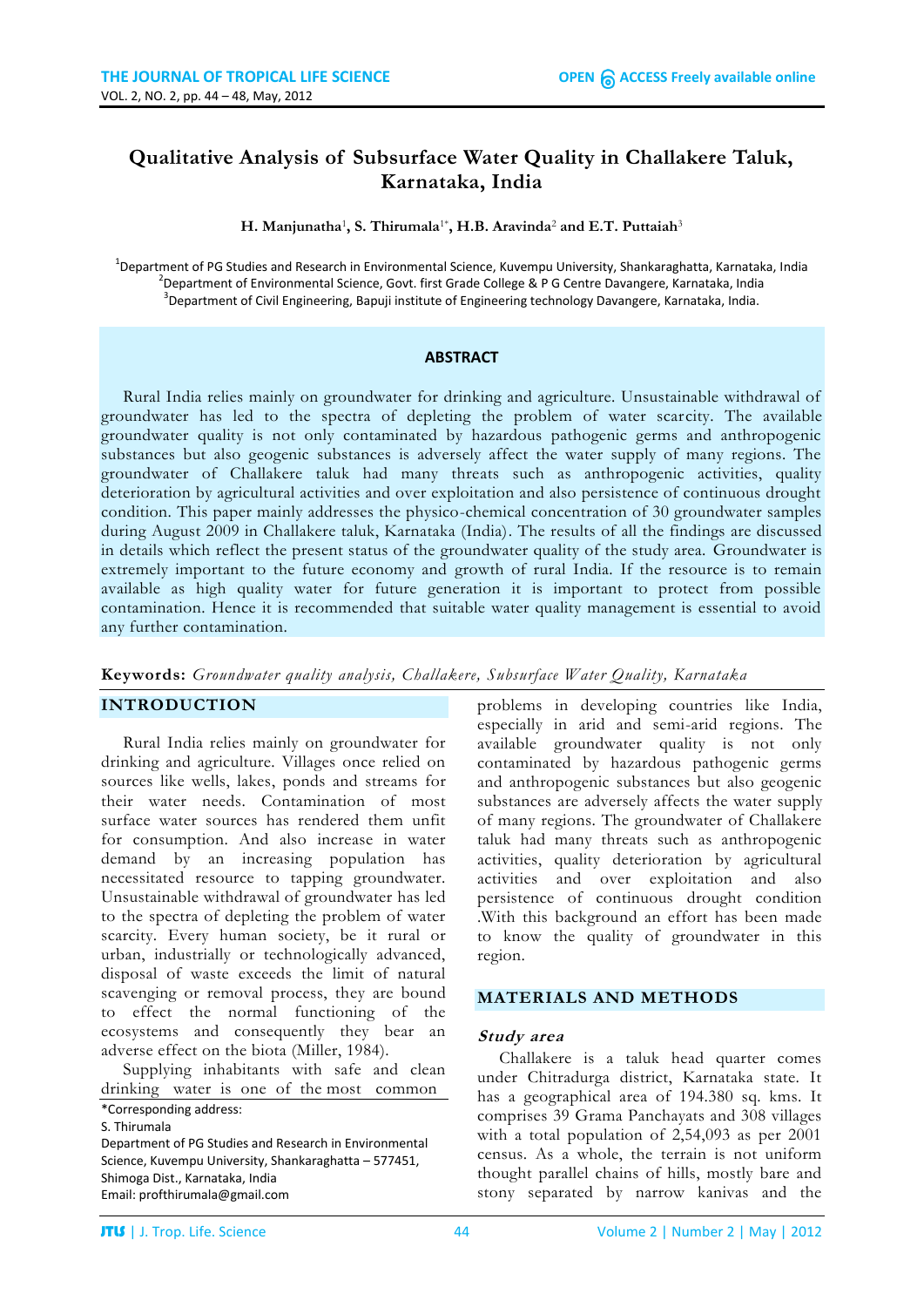average elevation of about 500.M msl (Gazetteer of India, 1981).

## **Meteorology**

The climate of Challakere taluk comes under drought prone area. The precipitation and distribution of rainfall in study area is highly erratic. The annual average rainfall is 650mm received over 40 rainy days. It varies from as low as 620 mm in the east and as high as 750 mm in west. About 2/3rd of the geological area of Challakere taluk receives less than 700 mm of annual rainfall. The study area had been receiving rainfall mainly from southwest monsoon and slightly from northeast monsoon. Most of the rainfall over this area is contributed by a very poor intensity of rainfall events. The monthly mean temperature ranges from 8.0 to 48°C.

## **Analysis of the samples**

The groundwater samples from the 30 sampling sites were collected and analyzed during August 2009. Groundwater samples from the sampling sites were collected from the bore wells. Initially the water was allowed to run for 15 minutes in order to flush out stationary water. Further, the sample bottles were also flushed with water before the samples were collected. The parameters of water such as, total dissolved solids, electrical conductivity and pH were analyzed on the spot with the help of water analysis kit (Elico). The remaining parameters were analyzed in the laboratory. Hence, the water was carried to the laboratory in suitable inert bottles. The samples were analyzed using analytical method of APHA (1995) and all analysis was done in triplicate.

# **RESULT AND DISCUSSION**

Water analysis was carried out, by taking 10 parameters, which are very essential to know the water qualities for drinking purpose. The findings of the present investigation are summarized in Table 1, and it has been compared with BIS 1998 drinking water standards, Table 2 which provides the comprehensive picture of the physico-chemical characteristics of groundwater in the study area.

# **Turbidity (TUR)**

In the present study the turbidity values ranged between 0.10 and 60 NTU. The BIS (1998) acceptable limit for turbidity is 25 NTU. It is proved from the present study, 12% of total number of samples cross their permissible limit with reference to the BIS (1998) standards. It is observed from the results that these parameters which crossed their permissible limit were unfit for drinking purposes. It causes health problems like gastro-intestinal disorders, headache and also associated with respiratory diseases (Maiti, 1982).

# **pH**

In the present investigation, pH values found to be 6.7 to 8.7. The recommended value of pH for drinking purposes is between 6.5 and 8.5 (BIS, 1998). In the present study all the water samples analyzed are all well within the safer limits except in few sampling stations. However, higher values of pH hasten the scale formation in water heaters and reduce the germicidal potential of chlorine (Mohapathra and Purohit, 2000).

# **Electrical conductivity (EC)**

The values of electrical conductivity ranged between 90 μmhos/cm to 2100 μmhos/cm. Nevertheless, Higher the concentration of acid, base and salts in water, higher will be the EC. The variability of EC could be explained to the natural concentration of ionised substances present in water (Kataria and Jain, 1995). However the higher values of electrical conductivity (>2000 μmhos/cm), may be due to long residence time and well lithology.

# **Total dissolved solids (TDS)**

It is justified from the analytical report for TDS values ranges from 92 mg/L to 1990 mg/L and values shows that were well with in the permissible limit. However, groundwater chemistry changes as the water flows through the subsurface and the increase in geological environment and dissolved solids and major ions. Chebotarev (1985), Ramababu and Somashekara Rao (1986) and Joseph (2001) expressed the dissolution of soil particles containing minerals under slightly alkaline condition, favour the TDS concentration in groundwater. However TDS concentration above the permissible limit (1500 ppm) causes gastrointestinal irritation (Shankar and Muttukrishnan, 1994).

# **Total hardness (TH)**

Total hardness levels varied from 80 mg/L to 750 mg/L, associated with a mean value of 727.36 mg/L. The BIS (1998) acceptable limit for total hardness is 600 mg/L. In the present study, revealed that 52 % of total number of water samples cross the permissible limits of BIS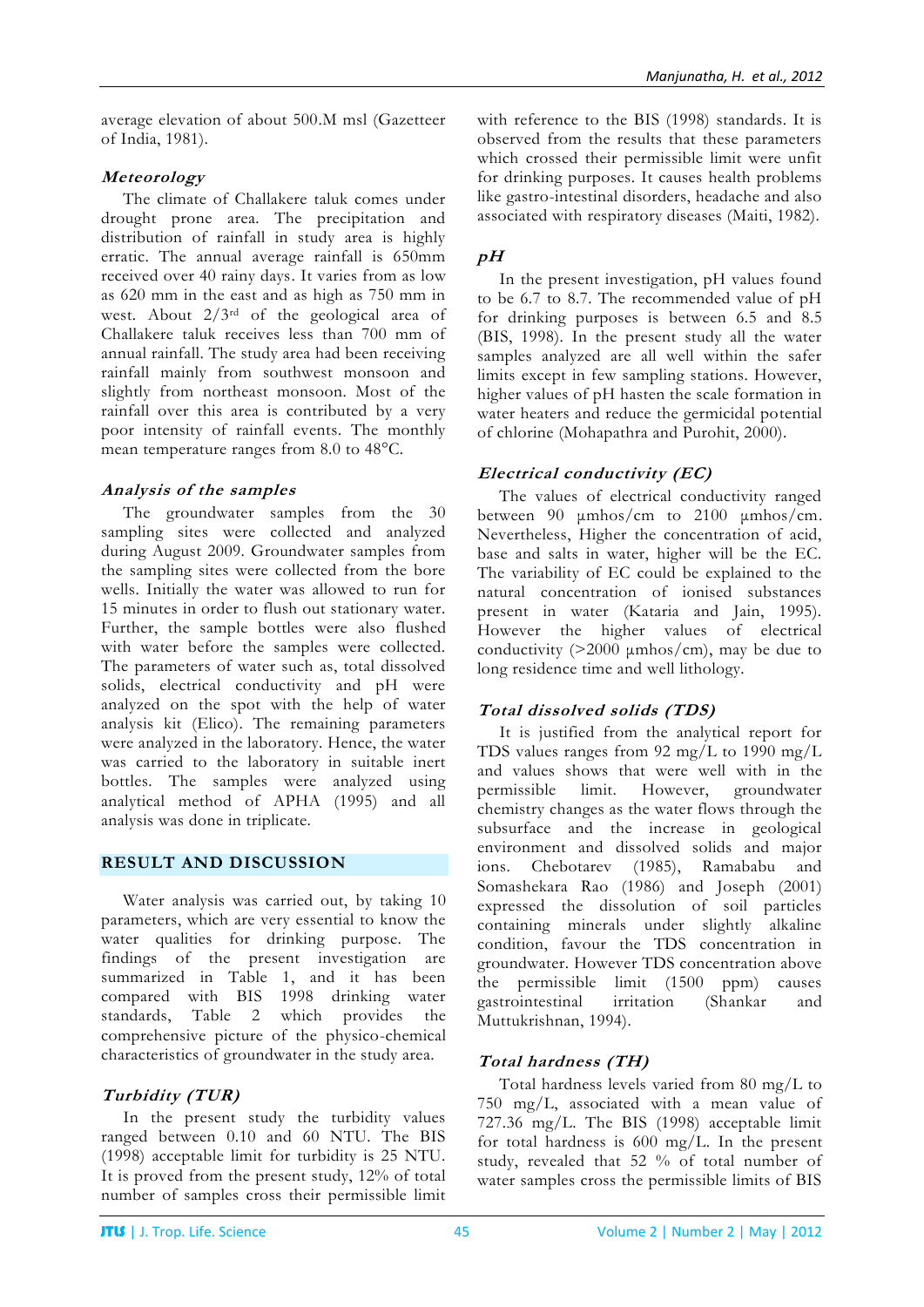| Sam. No.         | <b>TUR</b> | pH              | EC    | <b>TDS</b> | TH     | $Ca^{2+}$ | $Mg^{2+}$ | $Cl^-$ | Alk    | $F-$    |
|------------------|------------|-----------------|-------|------------|--------|-----------|-----------|--------|--------|---------|
| S <sub>1</sub>   | $1.1\,$    | 8.1             | 1136  | 750        | 750    | 291       | 170       | 451    | 537    | $1.0\,$ |
| $\overline{S2}$  | 0.7        | 7.9             | 1699  | 990        | 750    | 210       | 104       | 700    | 700    | $1.0\,$ |
| S <sub>3</sub>   | 0.10       | 7.3             | 1100  | 670        | 444    | 165       | 125       | 445    | 172    | 1.7     |
| S <sub>4</sub>   | 36         | 8.1             | 1315  | 815        | 735    | 234       | 160       | 425    | 260    | 1.7     |
| $\rm S5$         | 41         | 8.3             | 633   | 421        | 395    | 165       | $110\,$   | 330    | 184    | 0.9     |
| S <sub>6</sub>   | 60         | 6.7             | 595   | 370        | 505    | $168\,$   | 39        | 565    | 194    | $0.9\,$ |
| $\overline{S7}$  | 2.1        | 8.7             | 1125  | 705        | 732    | 275       | 9.4       | 426    | 615    | $0.6\,$ |
| S <sub>8</sub>   | 1.3        | 8.4             | 955   | 606        | 695    | 206       | 21        | 163    | 119    | $0.7\,$ |
| S <sub>9</sub>   | 1.6        | 7.6             | 1469  | 950        | 712    | 430       | 25        | 650    | 700    | 0.7     |
| $\overline{S10}$ | 1.4        | 6.7             | 90    | 92         | $80\,$ | 76        | 13        | 35     | 116    | 0.4     |
| <b>S11</b>       | 1.8        | $7.2\,$         | 210   | 121        | 177    | 131       | 16        | 37     | 130    | 0.5     |
| S12              | 0.3        | 7.6             | 1047  | 636        | 594    | 124       | 63        | 241    | 110    | 0.4     |
| S <sub>13</sub>  | 0.2        | 6.8             | 227   | 138        | 270    | 145       | 37        | 110    | $60\,$ | $0.6\,$ |
| <b>S14</b>       | 1.3        | 7.3             | 1278  | 758        | 670    | 220       | 108       | 553    | 130    | $0.7\,$ |
| <b>S15</b>       | 10.9       | $\ \, 8.0$      | 1373  | 830        | 743    | 180       | 115       | 367    | 96     | $0.6\,$ |
| S16              | $0.6\,$    | $7.3\,$         | 242   | 147        | 385    | 103       | 57        | 346    | $87\,$ | $0.7\,$ |
| $\overline{S17}$ | $1.0\,$    | $7.1\,$         | 805   | 482        | 625    | 135       | 102       | 467    | 110    | $0.8\,$ |
| $\overline{S18}$ | 0.6        | 8.1             | 2100  | 990        | 732    | 137       | 131       | 547    | 132    | 0.9     |
| S <sub>19</sub>  | $0.10\,$   | 7.1             | 603   | 362        | 456    | 122       | 66        | 183    | 144    | $1.0\,$ |
| <b>S20</b>       | 0.9        | $7.2\,$         | 466   | 280        | 400    | 105       | $32\,$    | 285    | 110    | 1.7     |
| S <sub>21</sub>  | 2.4        | 6.7             | 486   | 286        | 460    | 132       | 92        | 69     | 168    | 0.9     |
| $\overline{S22}$ | 26         | 6.7             | 778   | 467        | 623    | 305       | 128       | $70\,$ | $86\,$ | $1.0\,$ |
| S <sub>2</sub> 3 | $1.1\,$    | 7.7             | 923   | 554        | 644    | 47        | 110       | 251    | 68     | $0.8\,$ |
| S <sub>24</sub>  | 3.1        | $7.2\,$         | 1037  | 622        | 610    | 127       | 100       | 206    | 91     | 0.9     |
| S <sub>25</sub>  | 0.2        | 7.4             | 987.5 | 593        | 570    | 177       | 91        | 266    | 180    | 1.6     |
| S <sub>26</sub>  | $0.2\,$    | 8.4             | 840   | 520        | 695    | 139       | 84        | 177    | 82     | 1.1     |
| S <sub>27</sub>  | 3.4        | $7.8\,$         | 545   | 315        | 700    | 395.5     | 168       | 670    | 145    | $0.8\,$ |
| $\overline{S28}$ | 1.6        | 7.9             | 360   | 260        | 595    | 83.9      | 63        | 200    | 79     | 1.5     |
| S <sub>29</sub>  | $0.2\,$    | $\!\!\!\!\!8.2$ | 252.5 | $150\,$    | 660    | 289       | $170\,$   | 700    | 138    | 1.7     |
| S30              | $0.10\,$   | 7.7             | 324   | 195        | 370    | $76\,$    | $23\,$    | 124    | $44\,$ | 0.9     |

Table 1. Groundwater quality data of physico-chemical parameters of the study sites during August 2009

All parameters are expressed in mg/L, except pH, turbidity (NTU) and electrical conductivity (umhos/cm)

| Sl. No.        | Parameters     | BIS (1998)               |                          | Observed values |         |  |
|----------------|----------------|--------------------------|--------------------------|-----------------|---------|--|
|                |                | $\mathbf{P}$             | E                        | Minimum         | Maximum |  |
|                | Turbidity      | 5                        | 25                       | 0.10            | 60      |  |
| 2              | pН             | 6.5                      | 8.5                      | 6.7             | 8.7     |  |
| 3              | EC             | $\overline{\phantom{a}}$ | $\overline{\phantom{a}}$ | 90              | 2100    |  |
| $\overline{4}$ | <b>TDS</b>     | 500                      | 1000                     | 92              | 990     |  |
| 5              | Total hardness | 300                      | 600                      | 80              | 750     |  |
| 6              | Calcium        | 75                       | 200                      | 76              | 430     |  |
|                | Magnesium      | 30                       | 100                      | 13              | 170     |  |
| 8              | Chloride       | 250                      | 1000                     | 35              | 700     |  |
| 9              | Alkalinity     | 200                      | 600                      | 60              | 700     |  |
| 10             | Fluoride       | $0.3 - 1.2$              | 1.5                      | 0.4             | 1.7     |  |

Note :  $P =$  Permissible limit,  $E =$  Excessive limit

All parameters are expressed in mg/L, except pH, turbidity (NTU) and electrical conductivity (mhos/cm)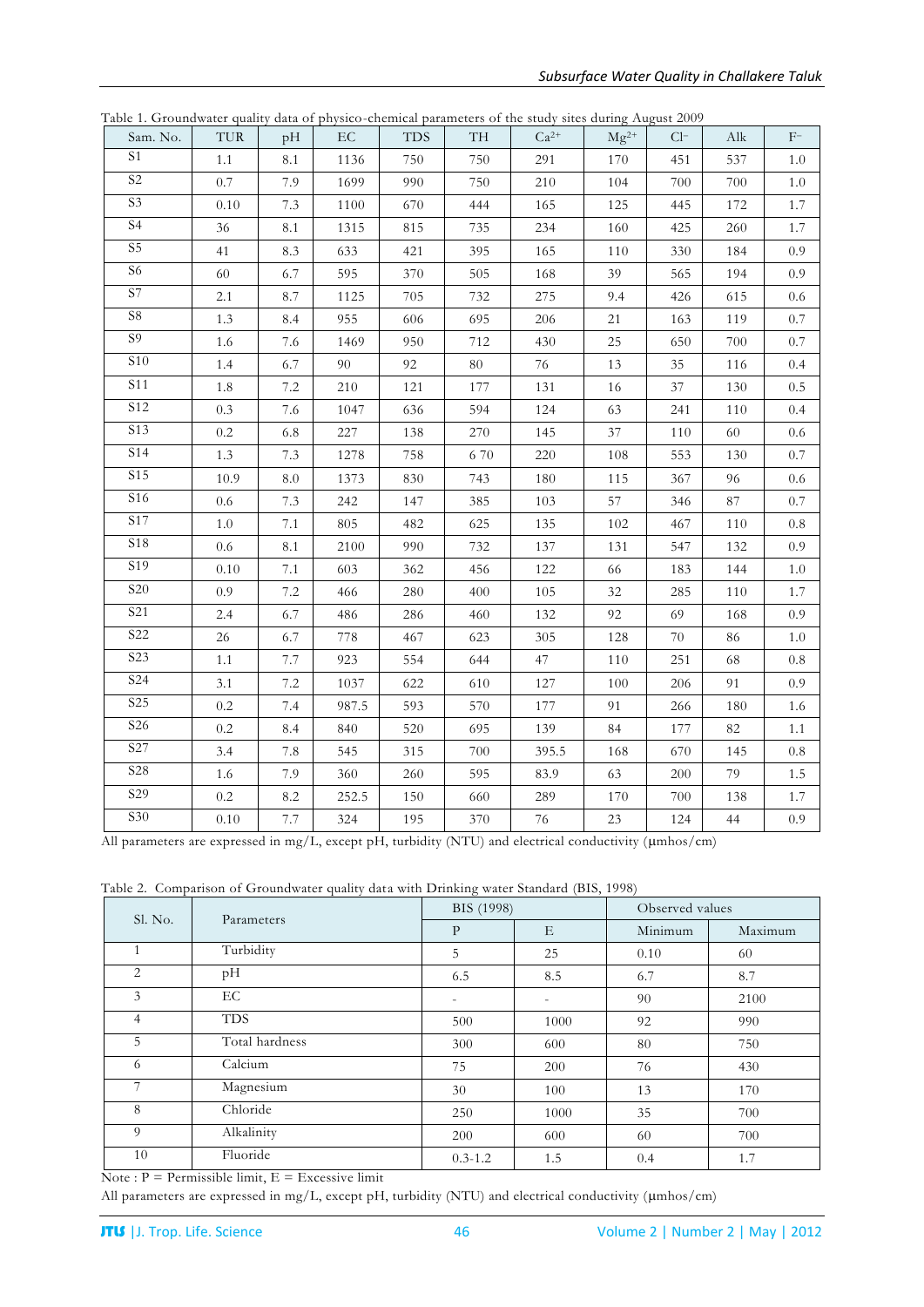(1998) drinking water standards. Owing to fact that higher amount of hardness in the study area comes mainly from the leaching of igneous rock and carbonate rocks (dolomite, calcite and limestone). Water containing the soluble salts of calcium and magnesium such as chlorides, sulphates and bicarbonates are also governs the quality of water (Ramaswamy and Rajaguru, 1991). The adverse effects of total hardness are formation of kidney stone and the heart diseases (Sastry and Rathee, 1998). Nevertheless, groundwater chemistry is controlled by the composition of its recharge components as well as by geological and hydrological variations (Narayana and Suresh, 1989).

## **Calcium (Ca2+ )**

Present investigation reports stated for calcium values ranged from 76 mg/L to 430 mg/L, with a mean value of  $184.99$  mg/L. The BIS (1998) acceptable limit for calcium is 200 mg/L. However, in the present study 30% of water samples cross the permissible limit. Presence of higher amount of calcium in the study area may be due to groundwater receives the calcium minerals leached from the rocks and other deposits like limestone, dolomites, calcite, gypsum, amphiboles, feldspar, and clay minerals leaching or weathering of igneous rocks. Sewage and domestic waste are also important sources of calcium (Mishra and Saxena, 1989).

## **Magnesium (Mg2+ )**

Investigation report reveals for the magnesium values ranged from 3.5 mg/L to a 170 mg/L .however, BIS (1998) acceptable limit for magnesium is 100 mg/L and in the present study 65% of the groundwater samples crossed the permissible range. Magnesium arises principally from the weathering of rocks contain ferro-magnesium minerals and some carbonate rocks. High concentration of magnesium proves to be diuretic and laxative (Schroeder 1960).

## **Chloride (Cl -)**

Chloride is also one of the important parameter to know the quality of water. Anthropogenic sources of chlorides include fertilizer, road salt, human and animal waste. Concentration of chlorides is considered to be an indicator of organic pollution of animal origin (Kumara, 2002).

Here, Chloride values ranged from 35 mg/L to 700 mg/L. In the present investigation, the values of chloride for all the sampling sites are with in the permissible range as prescribed by BIS (1998) drinking water standards. However, dissolving of the soil constituents had contributed the chloride into the groundwater and also the soil characteristics play an important role in contributing the chloride content in the groundwater (Shivasankaran, 1997).

# **Total alkalinity**

In the present study total alkalinity values ranged from a 60 mg/L to 700 mg/L. The BIS (1998) acceptable limit for total alkalinity is 600mg/L. In the present study, the data revealed that 10% of water samples in the study area crossed the permissible limit. When alkalinity of water exceeds the permissible limits, it is likely to produce incrustation sediment deposits, difficulties in chlorination, certain physiological effects on human systems etc. (Raviprakash and Rao, 1989). The constituents of alkalinity result from dissolution of mineral substances in the soil and atmosphere contributes to alkalinity in groundwater (Mittal and Verma, 1997).

## **Fluoride (F-)**

In the present investigation, fluoride values varied from 0.4 mg/L to 1.7 mg/L the BIS (1998) acceptable limit for fluoride is 1.5 mg/L. In the present study, 15% of total number of water samples in present investigations has crossed the permissible range as prescribed by BIS (1998) drinking water standards. Degree of weathering and leachable fluoride in terrain is of great significance for the fluoride present in groundwater than the mere presence of fluoride bearing minerals in rocks (Kumar *et al.*, 2000).

Intake of excess fluoride causes dental, skeletal and non-skeletal fluorosis. The nonskeletal fluorosis can be observed such as gastrointestinal complaints, intermittent diarrhoea and flatulence in expectant and lactating mothers hardworking young adults and children. Therefore, fluorosis has been considered as one of the incurable diseases. Hence, prevention is the only solution for the disease (Hem, 1985).

## **CONCLUSION**

Currently carried research investigation should give more precise answer on influence of geomorphological condition than anthropogenic activities in the examined groundwater samples of the study area. Local geological settings may supports the increasing concentration of